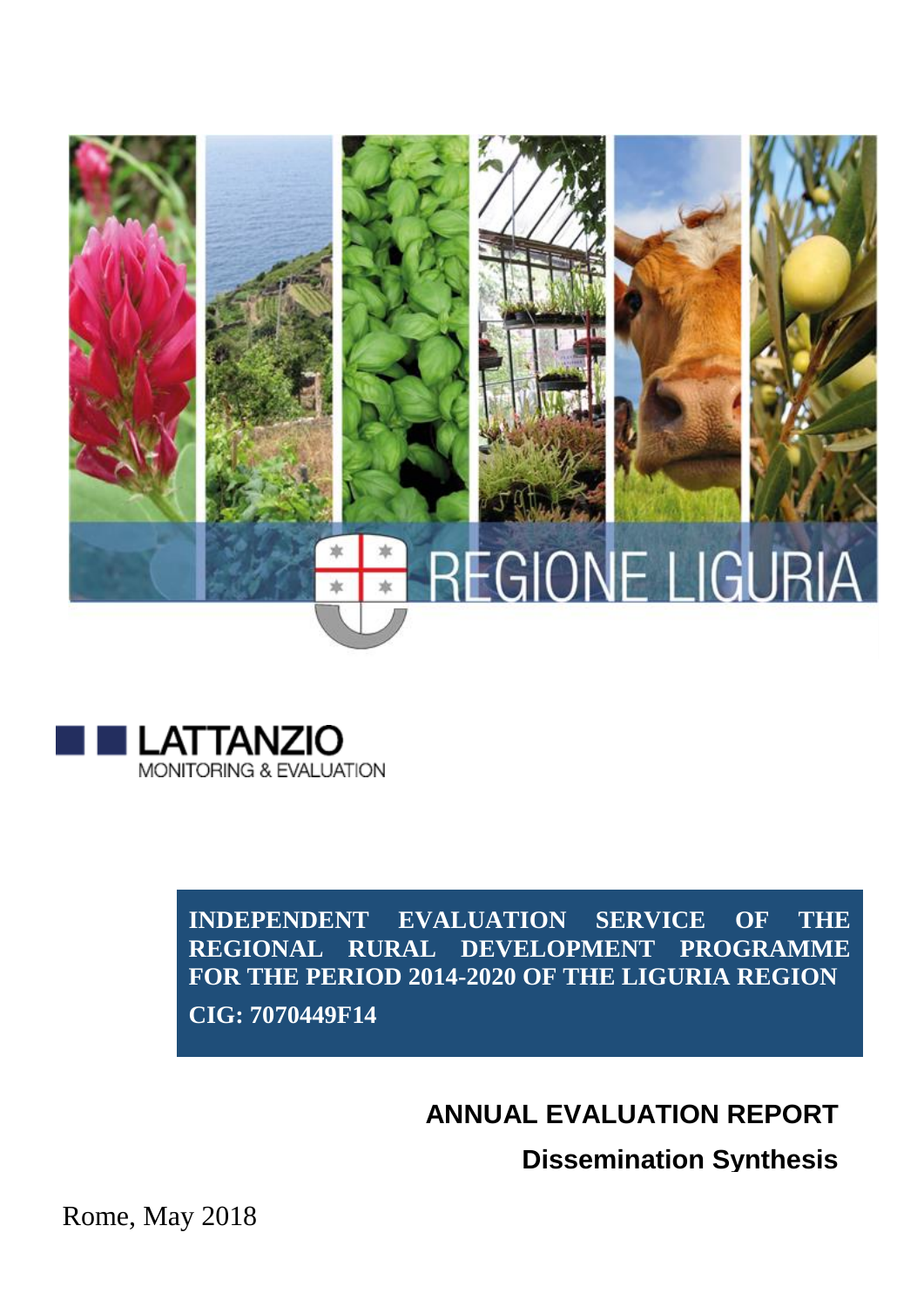# **TABLE OF CONTENTS**

| 1.  | Verifies the efficiency/efficacy of management, monitoring and surveillance procedures and systems2                   |
|-----|-----------------------------------------------------------------------------------------------------------------------|
| 1.1 |                                                                                                                       |
| 1.2 |                                                                                                                       |
| 2.  |                                                                                                                       |
| 2.1 |                                                                                                                       |
| 3.  | Aims and objects of the evaluation (Priorities/FA, measures/operations, transversal objectives, integrated            |
|     | a construction of the construction of the construction of the construction of the construction of the construction of |

**4. [Analysis of the information collected and formulation of conclusions, with respect to the phenomena](#page-12-0)  [observed, and of useful recommendations to strengthen the overall quality of the RDP](#page-12-0) .........................12**

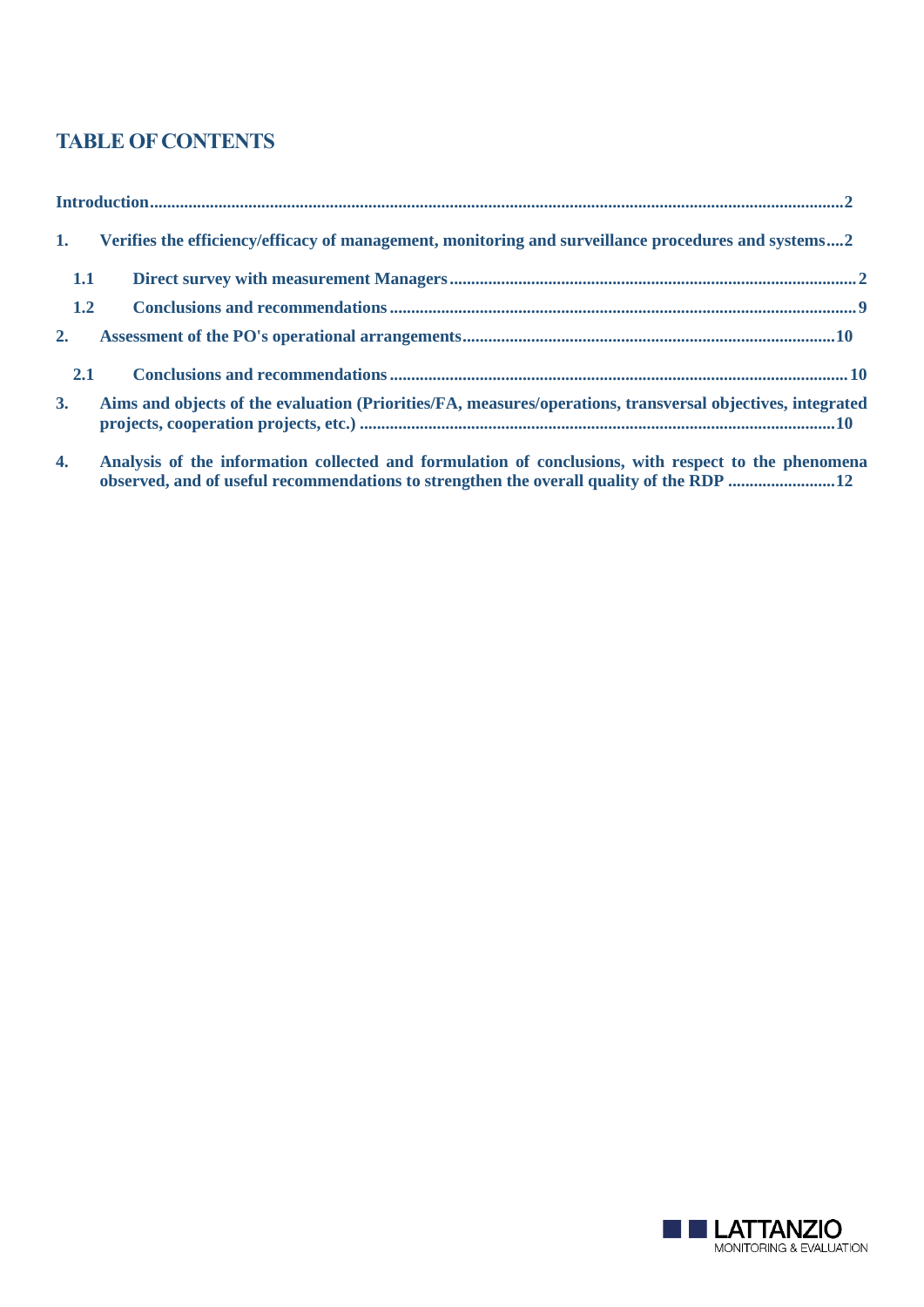#### <span id="page-2-0"></span>**Introduction**

The **Annual Evaluation Report** aims to provide: a summary of the evaluation activities undertaken during 2017 through the description of the progress achieved in the implementation of the evaluation plan; a regulatory/procedural update on the RDP; an analysis of the state of implementation of the RDP, both in procedural and financial terms; a review of the efficiency/effectiveness of the procedures and of the management, monitoring and surveillance systems developed through direct interviews, open or structured using a questionnaire trail, with the main actors of the 2014 RDP; an analysis of the effectiveness and efficiency of the operating procedures of the Liguria Region's Paying Agency (AGEA); a summary analysis, in the form of an "On-board Diary", of the information gathered and the conclusions and recommendations that emerged, useful for strengthening the overall quality of the RDP; a description of the planned evaluation activities that can be repeated in the future.

<span id="page-2-1"></span>**1. Verifies the efficiency/efficacy of management, monitoring and surveillance procedures and systems**

**The efficiency/effectiveness analysis of the management, monitoring and surveillance procedures and systems** provided, alongside a **desk analysis** of the main programming and implementation documentation, for a series of open or **structured interviews using a questionnaire trail**, in which the subjects directly responsible for the management of the Programme (MA) or of the individual Measures were involved respectively.

In particular, in addition to the **open interviews with the MA, the contacts of the Leader approach, the person in charge of the M. 7.3 for the implementation of the ultra-wideband**, the analysis was developed through **the assisted filling in of 15 questionnaires by the central and peripheral contacts of the Measures/Sub-measures** of the Liguria 2014/2020 RDP, which showed a greater state of progress.

#### <span id="page-2-2"></span>**1.1 Direct survey with measurement Managers**

The direct survey, which involved the various central and peripheral Measurement Managers, was conducted through assisted interviews in which, starting from a semi-structured outline of the questionnaire, all the issues relating to the entire procedure under analysis were examined in depth. In terms of the type of Measurements/Sub-measures investigated, the questionnaires filled in concerned:

- n. 10 Structural and intangible Measures/Sub-measures;
- n. 5 Surface Measurements/Sub-measures.

The trace of the questionnaire used during the implementation of the interviews was constructed taking into account 5 specific areas:

- 1) Implementation sphere;
- 2) organisational sphere;
- 3) operational sphere;
- 4) regulatory/administrative sphere;
- 5) reticular sphere.
- **A. Structural measures**

The procedural procedures of the Measures/Sub-measures were analysed:

- 1.2 Support to demonstration activities and information actions
- 3.2 Support for information and promotion activities carried out by producer associations in the internal market
- 4.1 Support for investments in farms
- 4.2 Support for investments in the processing, marketing and development of agricultural products
- 4.4 Support for non-productive investments linked to the fulfilment of agro-climatic-environmental objectives

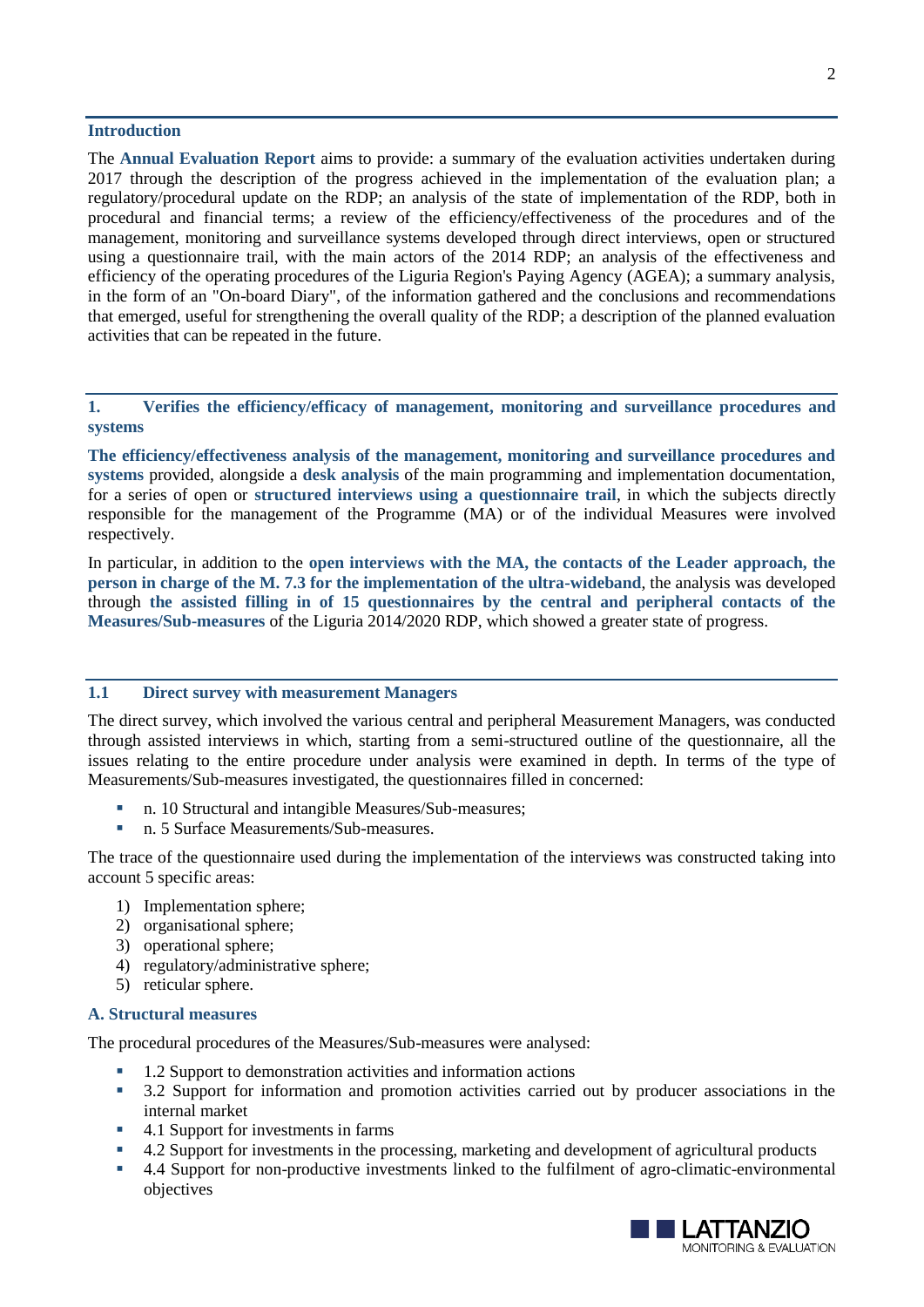- 5.2 Support for investments to restore agricultural land and production potential damaged by natural disasters, adverse weather conditions and catastrophic events
- 6.1 Business start-up aid for young farmers
- 6.4 Investments in the creation and development of non-agricultural activities
- 8 Support of the forestry sector
- <sup>16.1</sup> Establishment and operation of the Pei-Partenariat for Innovation groups

# **1) Implementation sphere**

In general, the level of complexity of the various aspects appears on **average challenging** for 3 out of 4 elements, highlighting a certain heterogeneity of judgement among those who consider them "not at all" or "quite" challenging.





The level of bu**reaucratic complexity for the beneficiaries** is assessed at an **average of 3,** i.e. as "quite demanding". In this sense, all referents have stated that they have adopted solutions aimed at reducing this level, **especially through the use of standard costs and standardised forms**.

## **2) Organisational sphere**

Turning to the organisational aspects, the **level of management complexity of the call** was considered challenging or very challenging for almost all aspects (legal, administrative, management and IT). Only in correspondence with the technical aspects (with respect to the subject of the financing) does the judgement appear slightly more mitigated than the others.

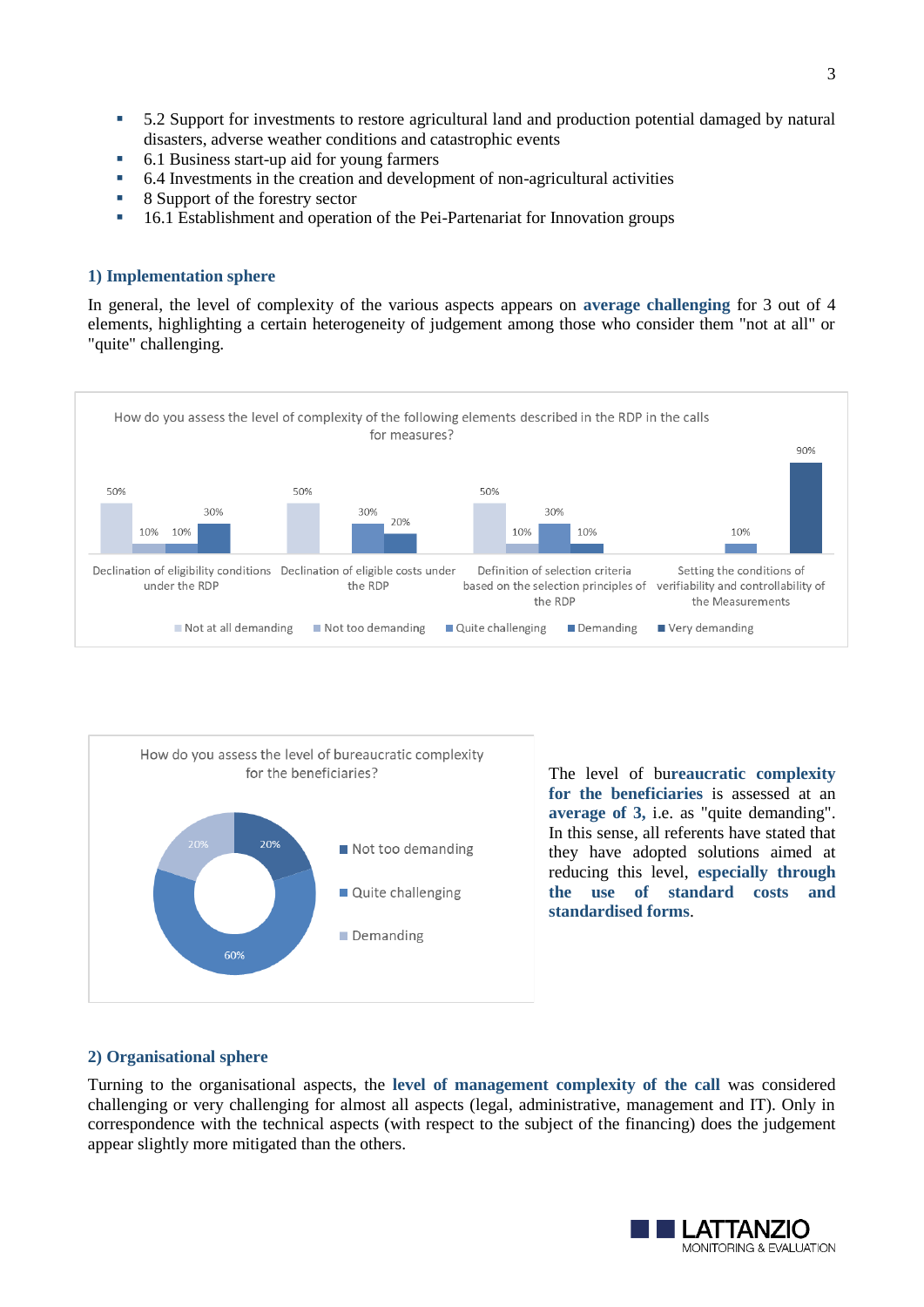

## **3) Operating sphere**

The question on the operational sphere concerned the evaluation of the **functionality of the information systems** for the management of the process concerning various aspects. In this case, **the opinions expressed were mainly negative.**



## **4) Regulatory/administrative sphere**

Among the **regulatory/administrative** aspects, the one considered most challenging among those who expressed a judgement was the one related to the **Procurement Code,** while on average the aspects of authorisations on restricted areas and the recognition of service providers were evaluated. The aspect linked to VAT recognition was considered not very demanding.



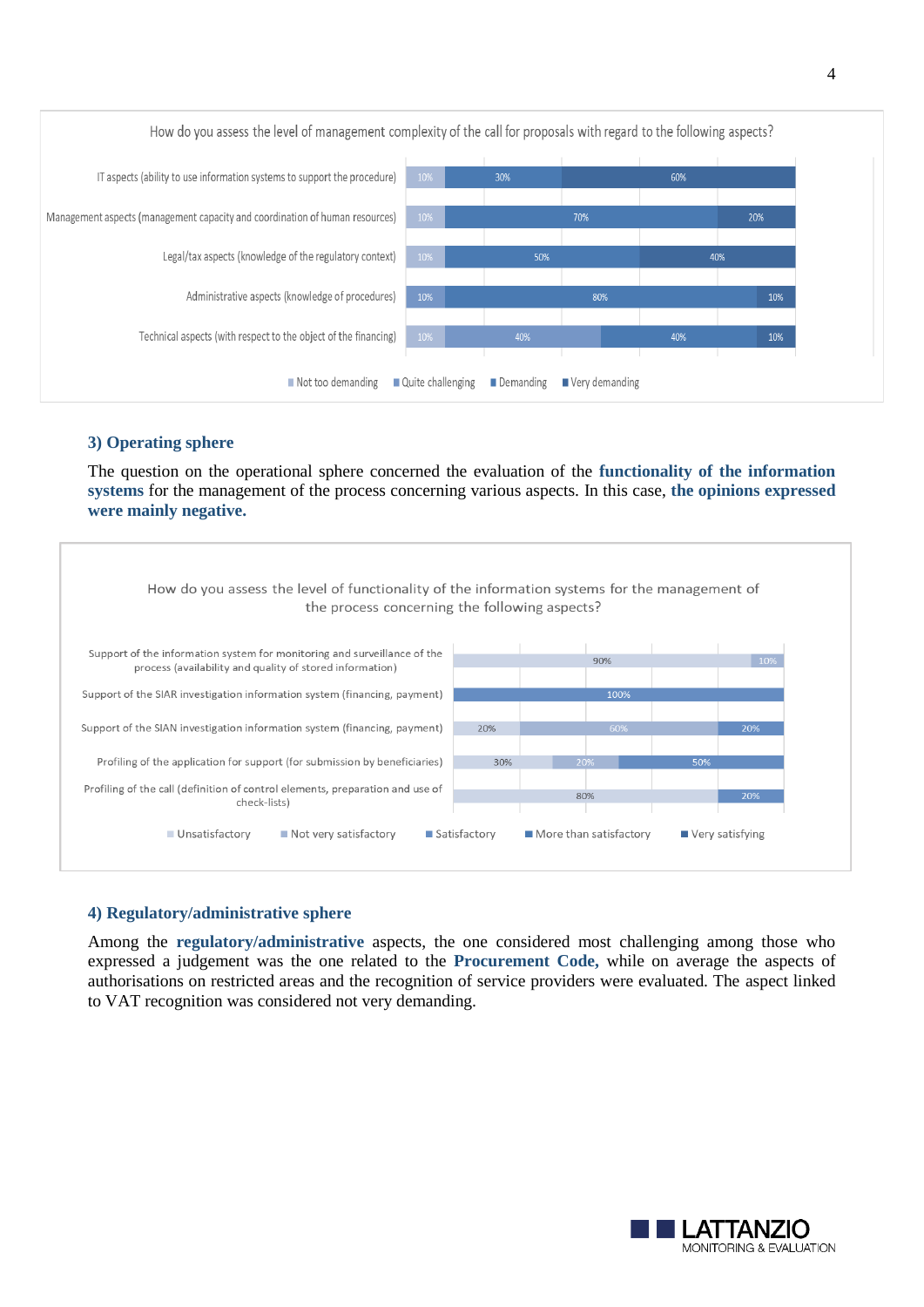

# **5) Reticular sphere**

The last part of the questionnaire is dedicated to understanding how the different subjects involved in the procedure are **relevant** (i.e. what weight they have within the procedure) how **cooperative** they are (willing to collaborate to solve critical issues) and how **effective** they are in identifying and implementing the necessary actions to solve critical issues.

In terms of **relevance**, the person who seems to have the greatest "weight" on the outcome of the process was AGEA and, subsequently, the CAA and DG AGRI. The influence of the trade associations and, to a lesser extent, of the consultants was also significant, while little weight was given to the RRN and MIPAAF.

With respect to the level of **cooperation** (i.e. willingness to resolve critical issues), the most satisfactory evaluations concerned DG AGRI, the NRN and the network of consultants. An average rating is given for AGEA and trade associations, while the level of cooperation of professional bodies, CAA and MIPAAF is insufficiently assessed.

Finally, in terms of **effectiveness** (understood as the quality of the service provided), the average level is achieved by DG AGRI and, secondly, by the network of consultants, while a medium-low level is attributed to the other parties.

## **B. Surface measurements**

The procedural procedures of the Measures have been analysed:

- <sup>10</sup> Agro-climatic-environmental payments (Sub-measure 10.1.A Adherence to the principles of integrated agriculture, Sub-measure 10.1.B - Intervention on stable meadows, pastures and meadow pastures, Sub-measure 10.1.C - Farming of local animal species at risk of extinction;
- 11 Organic farming;
- <sup>12</sup> Natura 2000 payments and payments linked to the Water Framework Directive (Submeasure 12.1 - Compensatory payment for Natura 2000 agricultural areas, Submeasure 12.2 - Compensatory payment for Natura 2000 forest areas Protection and restoration of biodiversity);
- <sup>13</sup> Payments to areas facing natural or other specific constraints (Submeasure 13.1 Compensatory allowance for mountain areas, Submeasure 13.2 - Compensatory allowance for areas facing significant natural constraints);
- 14 Animal welfare.

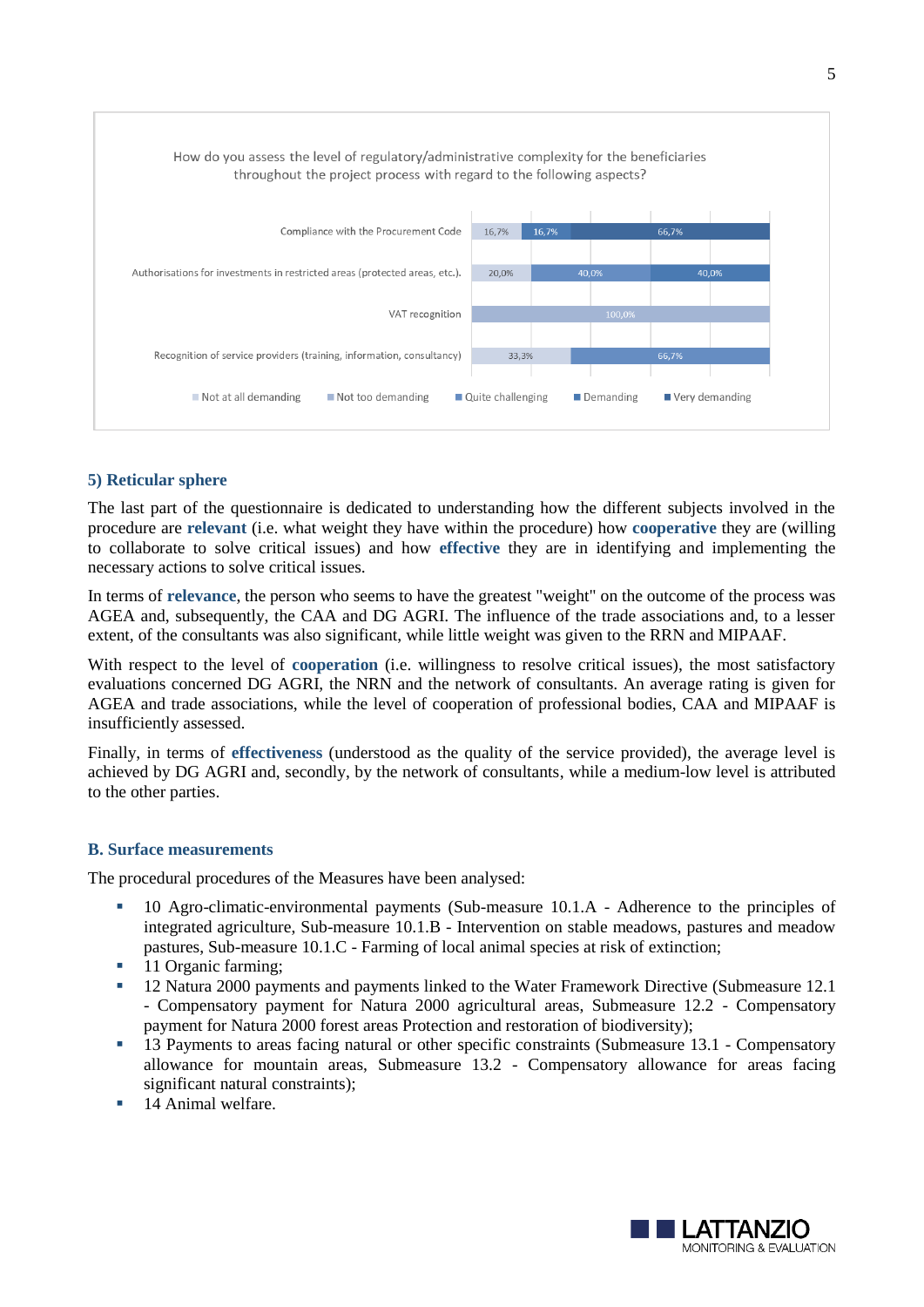## **1) Strategic sphere**

With respect to the complexity encountered by the regional representatives in "translating" the indications contained in the RDP measure sheet into the calls for measures, the most significant difficulties concerned the setting of the conditions for verifiability and controllability of the measures (VCM).



The level of complexity for the beneficiaries is assessed as not very demanding in most cases, also thanks to the repetition of similar measures from several programming cycles, which has made the application procedures rather tried and tested.



The use of the FAQ tool to provide clarifications and share information about the procedures is generally considered a rather effective tool, even if it is used in 40% of the analysed cases in the area measures. The communication towards the potential beneficiaries to promote the measures and facilitate the access to them has been conveyed through "traditional" tools, which are mainly represented by meetings in the territory, by the website "agriligurianet".

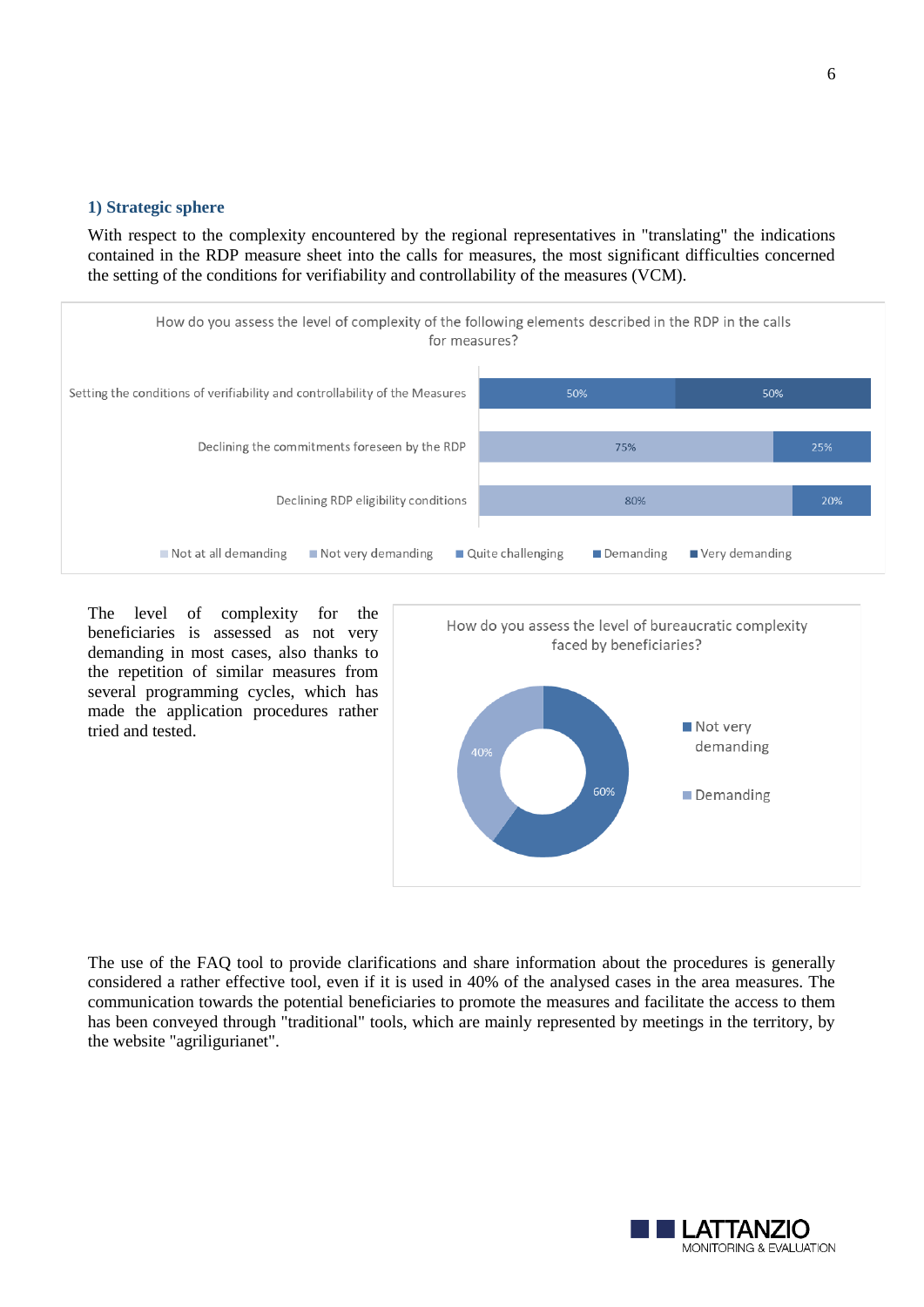

## **2) Organisational Sphere**

The main complexities encountered in the management of the procedural phases concern the use of IT systems to support the process, the management and coordination of human resources and the legal and fiscal aspects linked to knowledge of the context.



#### **3) Operational Sphere**

The main critical points detected with respect to the functionality of the information systems used for the management of the procedure concern the availability and quality of the data for the monitoring and surveillance of the Programme. On the other hand, the functionalities for the management of the presentation of the applications and the profiling of the call for proposals are quite satisfactory.



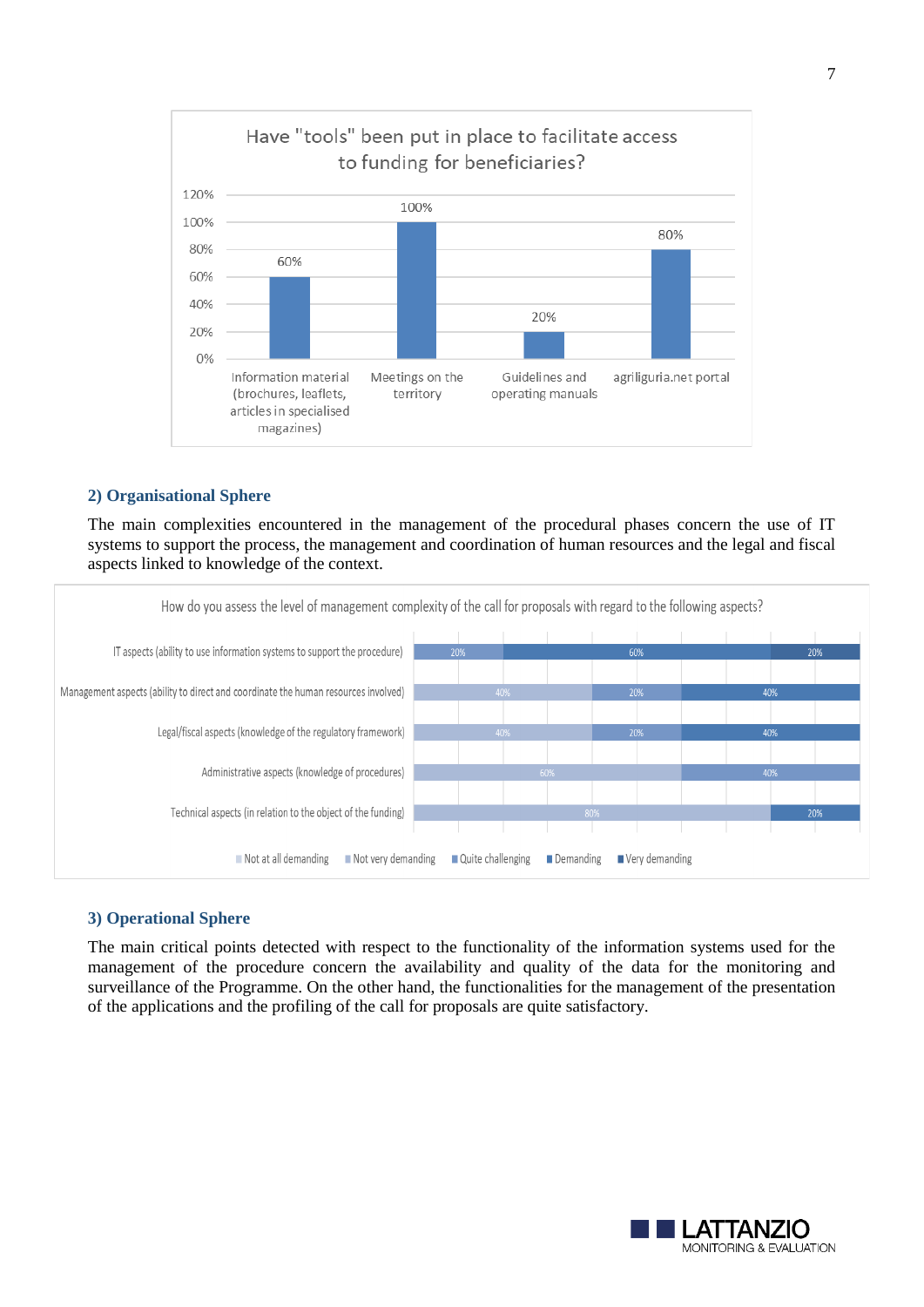

## **4) Regulatory/administrative sphere**

From the point of view of the beneficiaries, the main administrative complexities they encounter when submitting aid applications relate mainly to the recognition of registration with certification bodies for organic and integrated farming, due above all to the timing and alignment of databases with respect to registration applications.



## **5) Networking**

The last part of the questionnaire is dedicated to understand how the different actors involved in the procedural process are relevant and how effective they are with respect to the identification and implementation of the actions necessary to solve the criticalities. As shown in the following graph, the OP AGEA is the most relevant in the procedure.

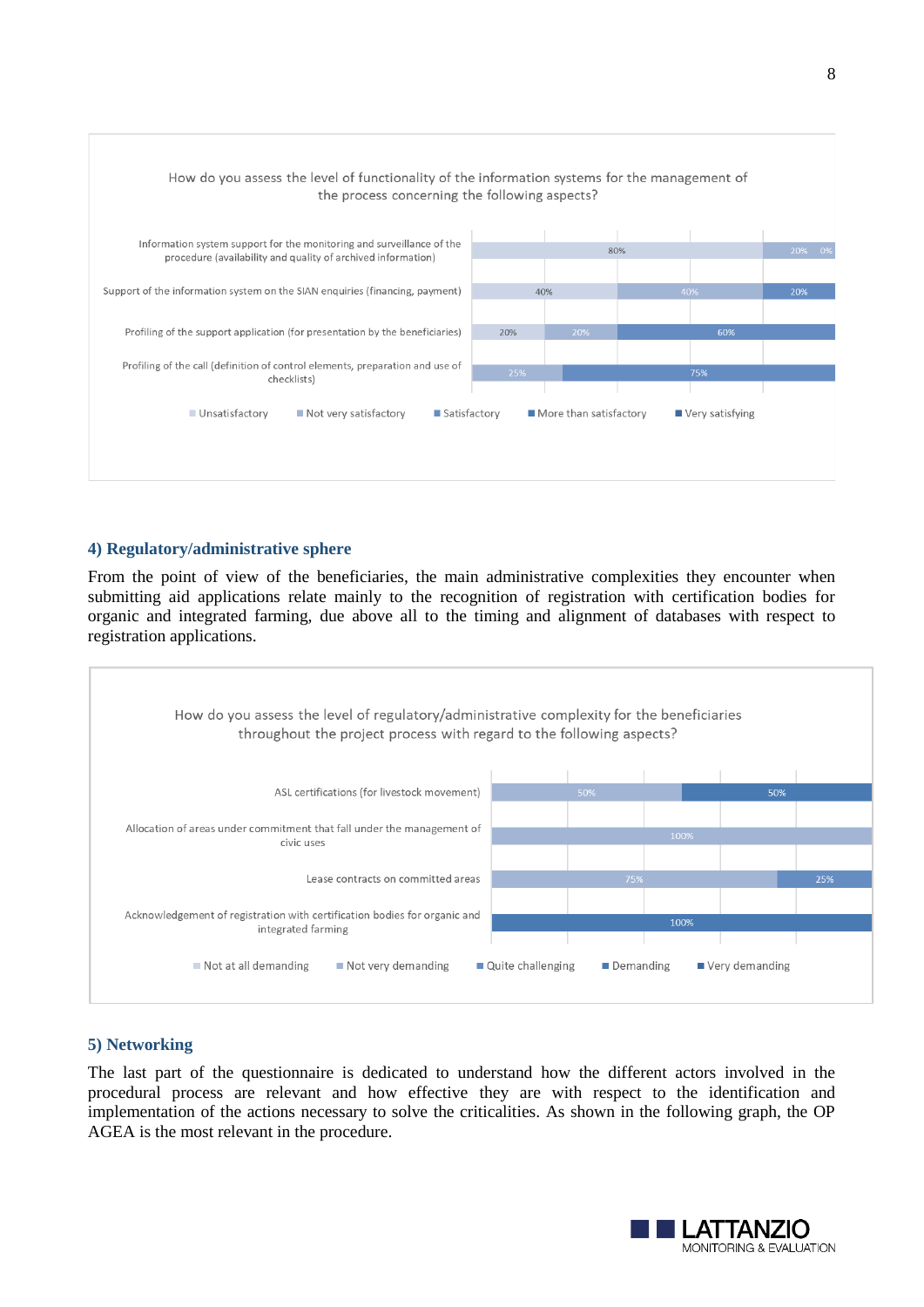#### <span id="page-9-0"></span>**1.2 Conclusions and recommendations**

The analysis of organisational effectiveness and efficiency returned a number of common reflections in the management of implementation procedures related to **structural and area measures**:

- the introduction and implementation of the VCM system generated delays in the start-up of the implementation procedures, both due to the complexity of setting up the control points provided for by the calls, and due to the inoperability of the VCM on some stages of the process (structural application enquiries);
- The regional organisation was affected by the greater effort required for the computerised profiling of the calls for tenders, often to the detriment of other important stages of the process (e.g. preliminary assessments), which are carried out by inspectorate staff who manage several stages on different sub-measures at the same time;
- the lack of a top management figure in the inspectorates, the selection procedure for the new manager is under way, has meant that there is no hinge and coordination function capable of capitalising on the individual experiences gained in the different procedures;
- $\blacksquare$  the forecasts for the next few years on the significant reduction of the regional staff (retirements) further affect the stability of the RDP implementation governance.

As far as **Measure 19** is concerned, the analysis carried out has brought out the following elements

- the selection criteria that guided the preparatory support and the selection process of LAGs and SSLs appear to be fully consistent with the regulatory requirements and the Partnership Agreement;
- The Ligurian LAGs were given more management tasks, but the activities considered most burdensome, given the small size of the LAGs' technical structures, were left to the MA, which used the agricultural inspectorates to carry them out;
- a significant workload has emerged for the inspectorates, with an additional burden, as seen above, related to the retirement of several in-house staff;
- among the tasks to be performed by the LAGs, there is the loading of calls for proposals into the SIAN system and the CMV function.
- The LAGs have not been trained in the correct use of the SIAN and are currently receiving support from the Region, while a specific course is to be organised by the NRN in conjunction with AGEA.

As far as **Measure 7.3** is concerned, the analysis carried out has brought out the following elements

- following the completion of the tender handled by Infratel Italia S.p.A., the implementation of the infrastructures for all the lots (covering almost the entire national territory) was entrusted to a single entity Open Fiber;
- since this is a single call for all the funds involved, the reporting methods for interventions in rural areas are not yet aligned with the provisions of the EAFRD as regards the procurement code and the eligibility of VAT;
- This has an impact on the reporting of the expenditure of the Measure also taking into account the risk of automatic decommitment of resources and the *performance framework*.

In light of these considerations, the Evaluator deems it useful to bring to the attention of the MA

- 1. the need to investigate the implications of the planned reduction of staff on the implementation governance, in terms of functions and competences overseen, as well as to supervise the takeover of the new resources budgeted through appropriate mechanisms of coaching and training;
- 2. the creation, through the NRN's input, of national comparison tables, which are transversal to the sub-measures/interventions and are aimed at the shared solution of common problems.

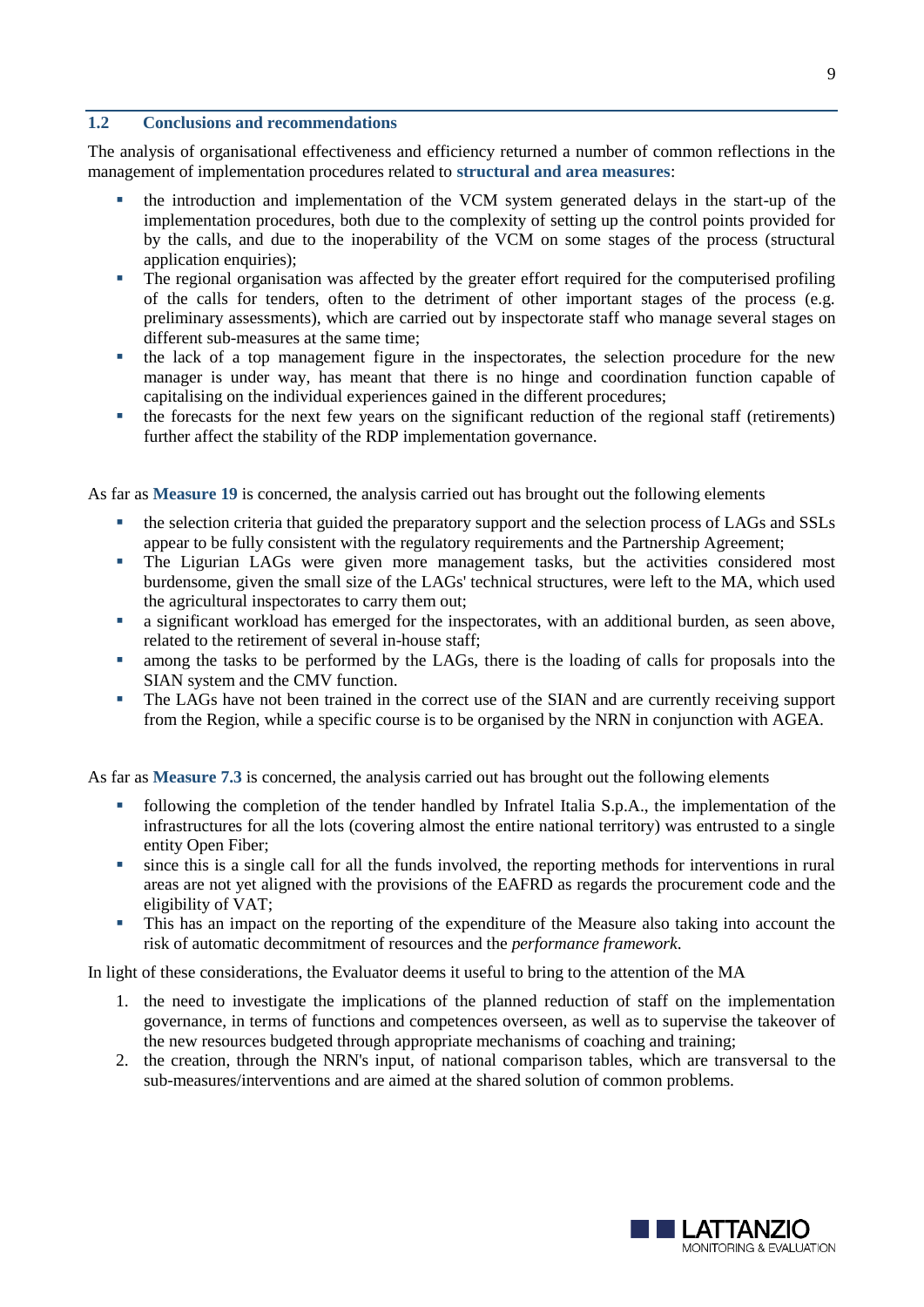## <span id="page-10-0"></span>**2. Assessment of the PO's operational arrangements**

## <span id="page-10-1"></span>**2.1 Conclusions and recommendations**

The delays in the implementation of the different macro areas of the SIAN have generated repercussions on the implementation process of the Liguria RDP that reverberate on several levels

In the organisational sphere, with workloads concentrated on the IT management of procedures to the detriment of strategic-technical and administrative management;

- on the implementation sphere, both in terms of expenditure performance and with respect to the achievement of the milestones foreseen in the performance framework;
- on the context of intervention, in relation to beneficiaries who see the time delay to be able to start investments or to plan ordinary activities without any certainty on the available cash-flow;
- on the broader governance of the RDP, in the relations between MA and stakeholders, where the latter, urged by the pressures of their representatives, shift the focus of programming on expenditure rather than on results.

The difficulties encountered in the definition phase of the system of verification and controllability of the measures could be, at least in part, mitigated with a more relevant participation of the PO in the programming process, especially with regard to the definition of eligibility conditions and selection criteria, in order to verify during the programming phase the actual possibility of objectifying the control procedures. This possibility was made difficult by the delay with which the VCM was designed in relation to the programming process.

Considering that the problems relating to the correct use of information systems are common to several regional administrations, it would be desirable to set up round tables aimed at

- the dissemination of good practices and shared solutions to common problems. This comparison could also be aimed at identifying verification and controllability elements common to the various regional measures, in order to standardise and make control procedures more effective;
- the definition of procedures for the release of a minimum set of data for monitoring, surveillance and evaluation of RDPs (with the involvement of Independent Evaluators).

#### <span id="page-10-2"></span>**3. Aims and objects of the evaluation (Priorities/FA, measures/operations, transversal objectives, integrated projects, cooperation projects, etc.)**

The following is a summary of the methods proposed to answer the evaluation questions, based on the evaluation design.

## ► **Focus Area 1A**

The evaluation question relating to the introduction of innovations in products, processes, work organisation and the improvement of entrepreneurs' technical knowledge has been broken down into two criteria which, in line with the output, result and impact indicators laid down at Community level, make it possible to identify the impact of the RDP on the dissemination of innovation (criterion 1) and the development of knowledge in rural areas (criterion 2).

## ► **Focus Area 1B**

The evaluation question relating to the financing of actions to be carried out through cooperation initiatives has been broken down into two criteria which, in line with the output, result and impact indicators laid down at Community level, make it possible to identify the impact of the RDP in terms of its contribution to stimulating innovation (criterion 1) and the effectiveness of cooperation initiatives (criterion 2).

#### ► **Focus Area 1C**

The evaluation question related to the improvement of entrepreneurs' technical knowledge, their vocational training and updating has been declined through the application of a criterion that, in line with the output,

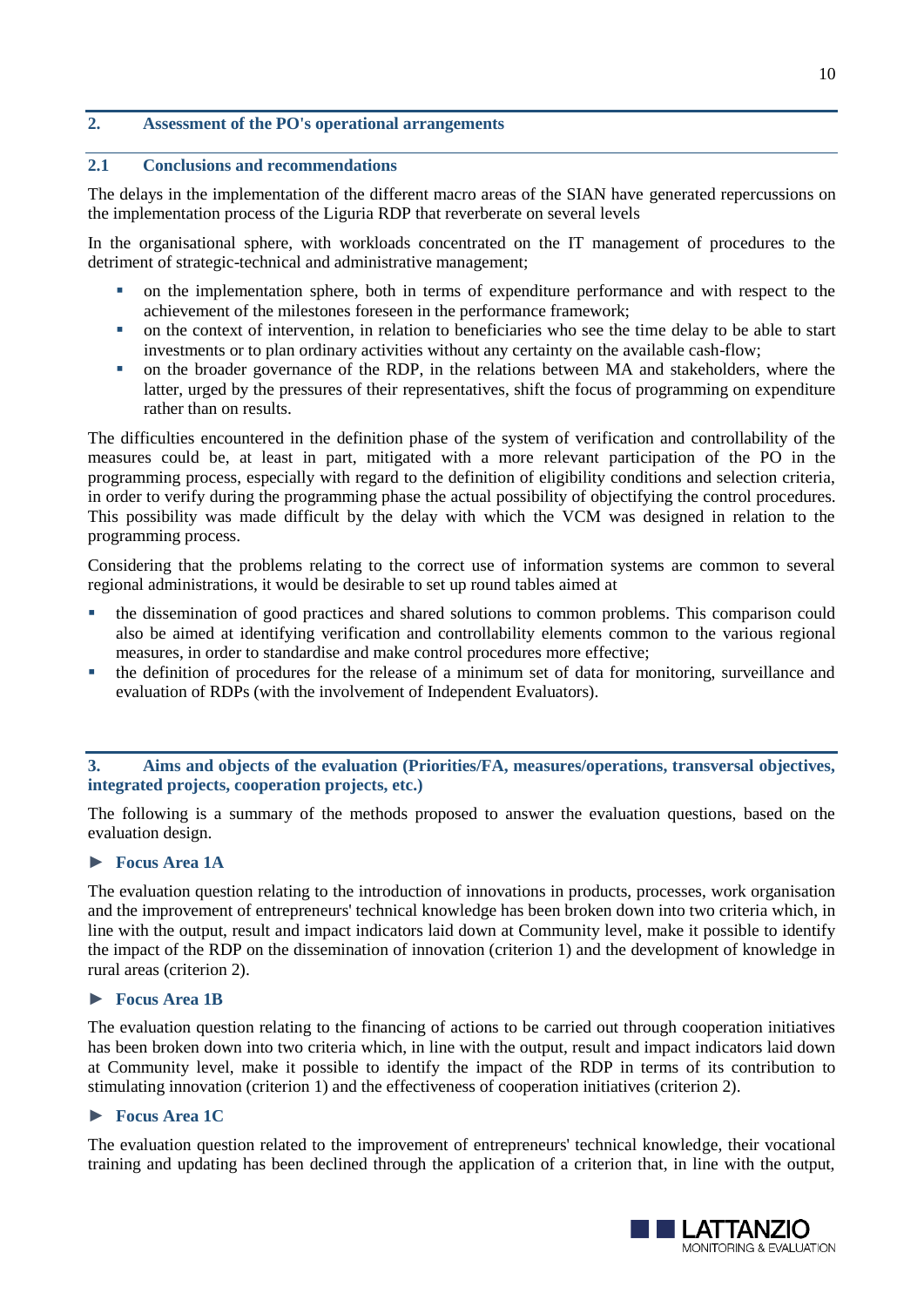result and impact indicators foreseen at Community level, allows to identify the RDP impact with reference to the adequacy of vocational training for agricultural and forestry entrepreneurs.

## ► **Focus Area 2A**

The evaluation question concerning the improvement of the economic results of the holdings has been declined in four criteria that, in line with the output, result and impact indicators foreseen at Community level, allow to identify the incidence of the RDP with reference to the modernisation and restructuring processes of the agricultural holdings. In particular, emphasis has been placed on the involvement of farms in investment/restructuring processes, on the improvement and enhancement of the forest heritage, on the contribution to the diversification of agricultural activities and on the measurement of the economic and financial results of farms.

# ► **Focus Area 2B**

The evaluation question related to the possibility of favouring the generational change and the entry of adequately qualified farmers in the agricultural sector, has been declined in two criteria that, in line with the output, result and impact indicators foreseen at Community level, allow to identify the incidence of the RDP in reference to the processes of training of agricultural and forest entrepreneurs and of young people taking over the farm.

# ► **Focus Area 3A**

The evaluation question relating to the promotion of the competitiveness of SMEs in the agricultural sector has been declined by means of two criteria which, in line with the output, result and impact indicators laid down at Community level, make it possible to identify the impact of the RDP with reference to the contribution of the subsidised investments to the consolidation and development of the quality of agricultural production (criterion 1) and the encouragement of chain integration aimed at the development of new products, practices, processes and technologies, as well as the promotion of products on local markets and the development of short supply chains (criterion 2).

## ► **Focus Area 3B**

The evaluation question related to the possibility to improve the risk management, has been declined in two criteria that, in line with the output, result and impact indicators foreseen at community level, allow to identify to what extent the RDP interventions have supported the prevention and management of business risks.

## ► **Focus area 4A**

The evaluation question related to biodiversity has been declined in three criteria that, in line with the output, result and impact indicators foreseen at Community level, allow to identify the impact of the RDP with reference to the biodiversity of species and habitats, landscape conservation and increase of genetic diversity.

## ► **Focus area 4B**

The evaluation question related to the improvement of water resources management has been declined in a criterion that, in line with the output, result and impact indicators foreseen at Community level, allows to identify the impact of the RDP on water quality.

## ► **Focus area 4C**

The answer to the evaluation question concerning the contribution to the prevention of soil erosion and to a better soil management, has been declined according to 4 evaluation criteria related to: decrease of erosion risk, increase of soil organic substance, decrease of hydrogeological instability risk, decrease of forest fire risk.

## ► **Focus area 5C**

The answer to the evaluation question related to the supply and use of renewable energy sources, byproducts, waste materials, residues and other non-food raw materials for the bio-economy, uses an evaluation criterion related to the increase of renewable energy (thermal and electrical) produced through the use of agricultural and forest biomasses obtained thanks to the interventions supported by the RDP.

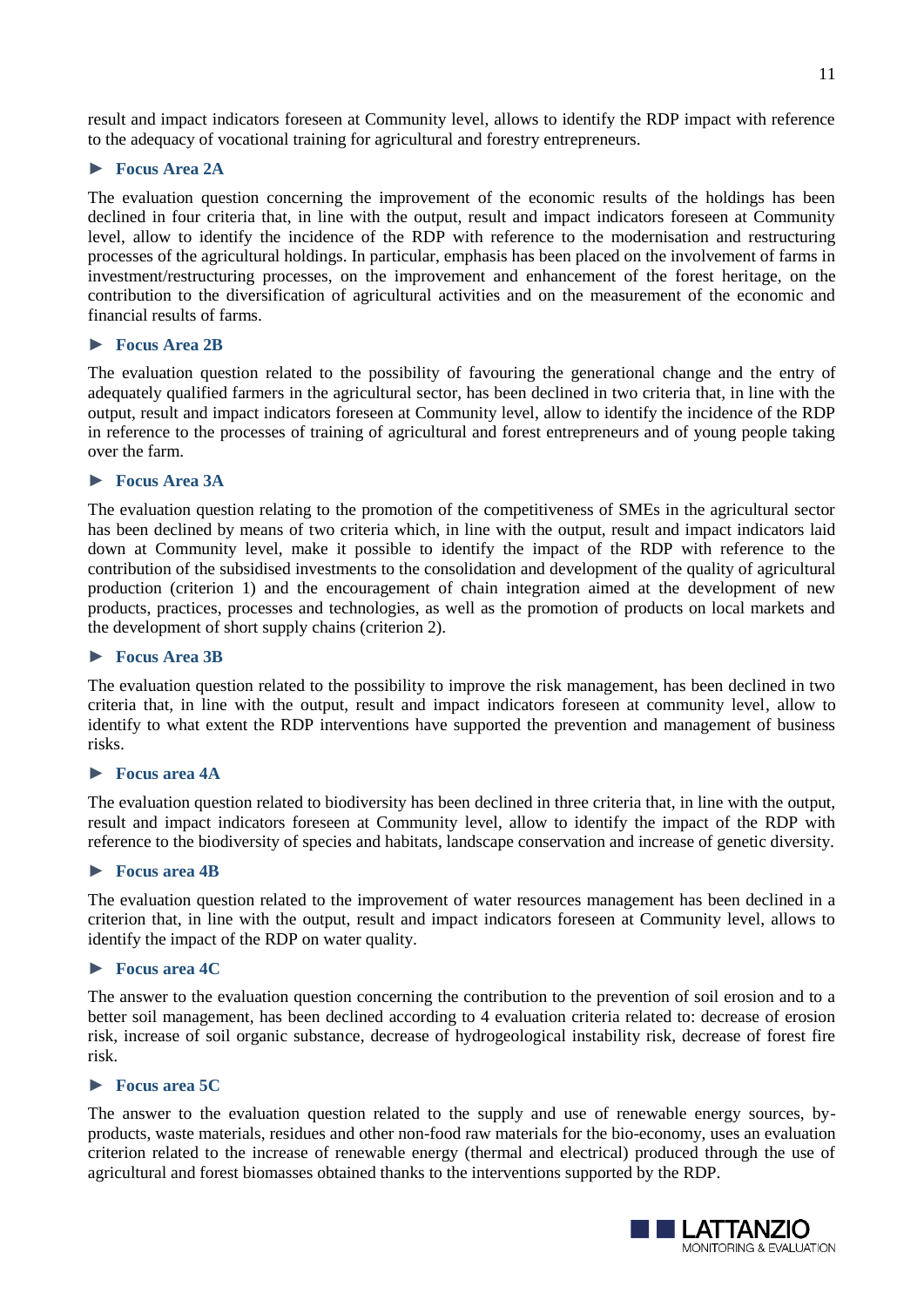The renewable energy produced through subsidized projects (TOE) (indicator R15) will be estimated starting from the monitoring data concerning the total installed power (annual energy potential) divided by plant type. If this data is not available, the annual energy potential can be obtained for each type of plant, starting from the total investments and the value of the unit investment cost provided by the Gestore Servizi Energetici (GSE). The energy produced will then be calculated through the equivalent hours of use, also provided for each plant category by the GSE.

## ► **Focus area 5E**

The answer to the evaluation question concerning the conservation and sequestration of carbon in the agricultural and forestry sector will be declined according to the two evaluation criteria inherent to the increase of organic substance in arable crops and the conservation and/or increase of organic carbon in forest biomass.

# ► **Focus area 6A**

The answer to the evaluation question for this focal area will be based on the two evaluation criteria relating to the capacity of the measures to promote diversification, the creation and development of small firms and employment in rural areas.

# ► **Focus area 6B**

The answer to the evaluation question on Focus area 6B "To what extent have the RDP interventions stimulated local development in rural areas?" relates to the implementation of the LEADER approach and thus of the Local Development Strategies (LDS) defined by the LAGs in the areas identified. Given the breadth and specificity of the phenomena and variables to be observed, the question has been broken down into several judgement criteria.

# ► **Focus area 6C**

The answer to the evaluation question for this Focus Area will be based on a judgment criterion concerning the capacity of the interventions to promote the accessibility, use and quality of information and communication technologies (ICT) in rural areas.

# <span id="page-12-0"></span>**4. Analysis of the information collected and formulation of conclusions, with respect to the phenomena observed, and of useful recommendations to strengthen the overall quality of the RDP**

Analysis of the information collected and formulation of conclusions, with respect to the phenomena observed, and of useful recommendations to strengthen the overall quality of the RDP

Below is presented, in the form of a logbook, a summary of the main recommendations that emerged in the description of the results of the in-depth evaluations. The last column shows the space where, during the programming period (starting from the next year), it will be reported how the MA has implemented the recommendation.

| <b>SECTION OF</b><br><b>THE RVA R</b>                                                                                                           | <b>OBSERVED ELEMENTS</b>                                                                                                                                                                                                                                                                                                       | <b>RECOMMENDATION</b>                                                                                                                                                                                                                                                              | <b>FOLLOW-UP</b> |
|-------------------------------------------------------------------------------------------------------------------------------------------------|--------------------------------------------------------------------------------------------------------------------------------------------------------------------------------------------------------------------------------------------------------------------------------------------------------------------------------|------------------------------------------------------------------------------------------------------------------------------------------------------------------------------------------------------------------------------------------------------------------------------------|------------------|
| Checking<br>the<br>efficiency<br>and<br>effectiveness<br>of<br>management,<br>monitoring<br>and<br>surveillance<br>procedures<br>and<br>systems | more effort required on the<br><b>COL</b><br>IТ<br>of<br>management<br>procedures at the expense of<br>other important phases<br>additional workload<br>for<br>m.<br>for<br>the<br>inspectorates<br><b>LEADER</b> part<br>significant<br>of<br>reduction<br>m.<br>regional staff (retirements)<br>expected in the coming years | Deepen the implications of the envisaged<br>reduction of staff on implementation<br>governance, in terms of functions and<br>competences covered, as well as supervise<br>the take-over of the envisaged new<br>resources through appropriate mentoring<br>and training mechanisms |                  |